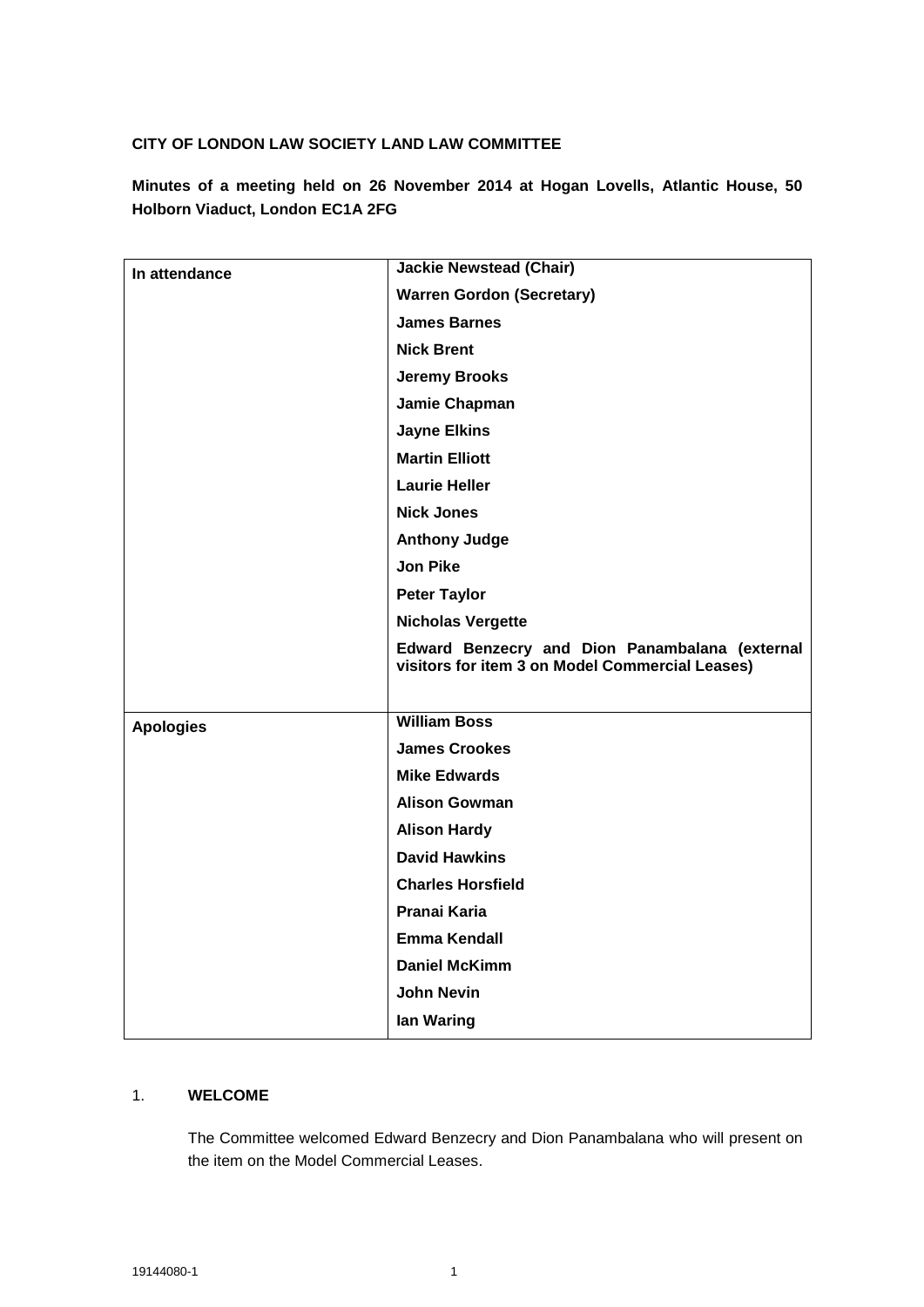### 2. **MINUTES**

The minutes of the September 2014 Committee meeting were approved and are on the Land Law committee webpage.

#### **3. MODEL COMMERCIAL LEASES**

The Committee was joined by Edward Benzecry of CMS Cameron McKenna and Dion Panambalana of Hogan Lovells (members of the drafting committee) to discuss the Model Commercial Leases.

A number of firms are adopting the Model Commercial Leases to varying degrees. CMS Cameron McKenna, Hogan Lovells, Eversheds and Brechers are all adopting the leases subject to a few tweaks. The first three firms had representatives actively involved in drafting the leases. Land Securities has adopted the leases for most parts of their business other than Central London offices and shopping centres. Land Securities' "Clearlet" lease was the starting point for the leases. There will be certain constraints on adoption of the leases such as statutory lease renewals restricting the form of lease. Especially with shopping centres there is likely to be a form or forms of lease for the centre and this will inhibit introducing a new form. A new asset or a new situation will be the most appropriate occasion to introduce the new leases.

It is the intention of the drafting committee to maintain the leases and other ancillary documents on the website<http://modelcommerciallease.co.uk/> and introduce appropriate resourcing to meet that need.

Tenants and the British Retail Consortium have been positive about the new leases. While they are drafted in a sufficiently landlord-friendly way to make the leases institutional, it is important to have tenant traction and the drafts are, therefore, more balanced with the removal of most of the more obvious landlord-friendly points. This is to avoid pointless arguments and accustom users to a more balanced position that enables quicker agreement but at the same time does not harm either party.

Conscious of this, the drafting committee compared the leases against the relevant statements in the CLLS Certificate of title to ensure consistency with the standard statements for occupational lease provisions.

The Committee considered that the leases are mostly likely to succeed in the office context.

There is also an educational application in terms of enlightening and convincing lawyers and their clients that certain age-old points can be conceded with no particular detriment to the landlord, with the added advantage of concluding the deal more speedily.

It was agreed to invite Edward and Dion to a Committee meeting in a year's time for an update on progress with the leases.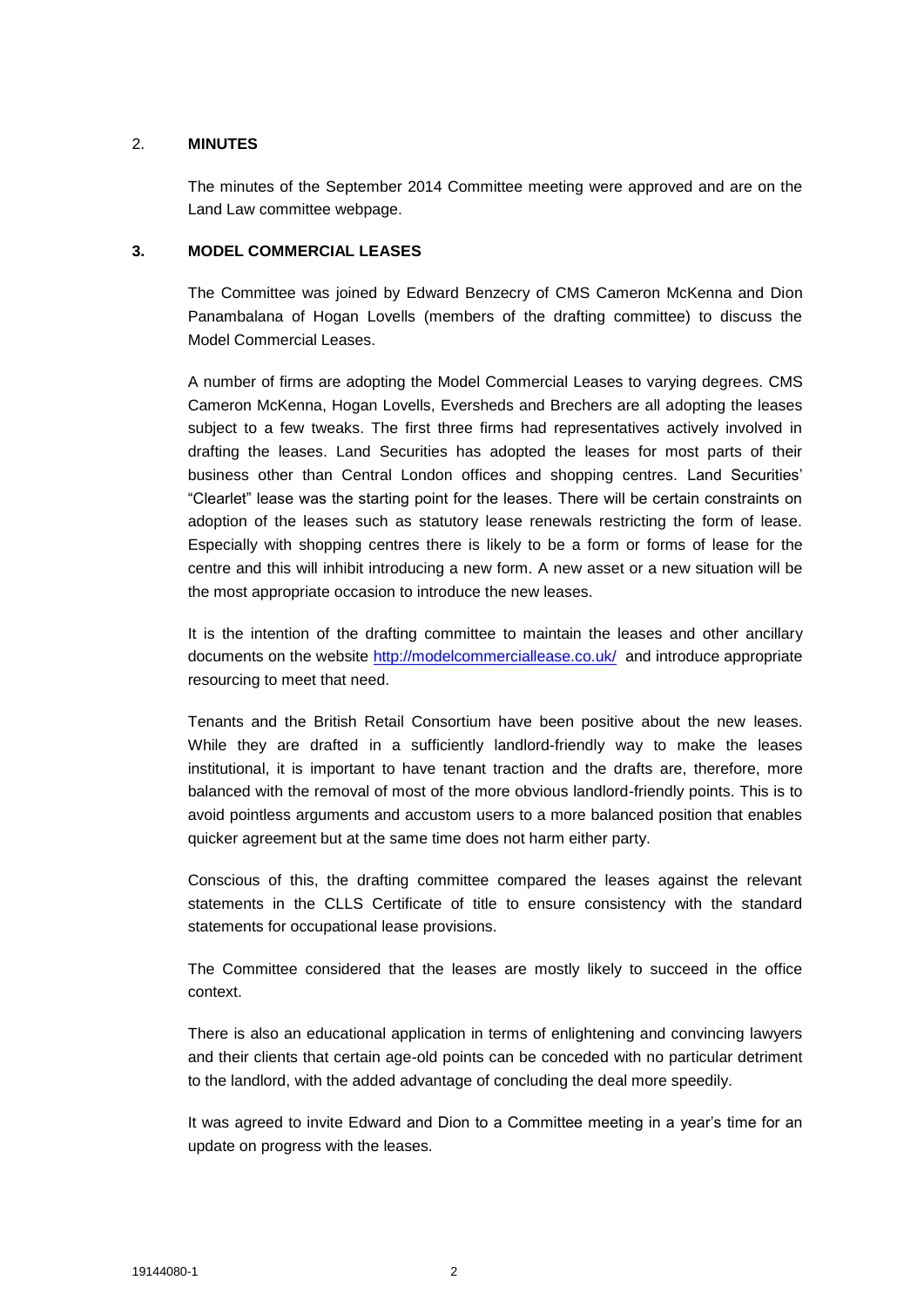There is likely to be a project led by the Law Society to create a short form lease (including rent review provisions) based on the Model Commercial Lease for a low rent letting of part of an office building and also of a shop.

There is also a possible project involving the Law Society and the PSL community to create a short form set of pre-contract enquiries based on the CPSEs.

### **4. GREEN LEASES**

Anthony Judge sits on the British Property Federation's Sustainability Committee, which has been discussing current industry approaches to Green lease drafting. Is standard green lease wording being incorporated automatically or is it an optional extra? The Model Commercial Leases have a Sustainability schedule and the Better Buildings Partnership's green lease toolkit also offers detailed drafting. A Memorandum of Understanding offers a more flexible approach.

The Committee considered that the property industry's appetite generally for incorporation of green lease provisions was limited to the light green variety and they possibly should be dealt with outside the lease by a Memorandum of Understanding. There was no desire among Committee members to incorporate more detailed (dark green lease) provisions, whether automatically or as an option.

#### **5. CERTIFICATE OF TITLE WRAPPER DOCUMENT**

This has been favourably received on transactions – a success story for the Committee.

# **6. LIMITING CERTIFICATE OF TITLE TO EXCLUDE CONFIRMATION ON UNREGISTERED CHARGES, MORTGAGES OR LIENS**

While Peter Taylor mentioned that one certifying firm sought to exclude such a confirmation, this was not a common exclusion – no members round the table had sought to exclude this.

#### **7. WAYLEAVES**

There will be a meeting of the Wayleave agreements sub-group, hopefully, in January 2015, to which at least one operator representative has been invited. Jeremy Brooks and Nick Brent kindly agreed to join the sub-group.

Mention was made of the frequent impasse between landlords and operators over the landlords' requirement for the indemnity from the operator to extend to indirect loss, particularly in the realm of loss of profits and adverse impact on the business of tenants from damage caused by the apparatus. Operators will often refuse to give such an indemnity, because they cannot cover off their exposure through insurance. It is often the party who actually wants the apparatus such as the tenant who is caught in the middle. As always, much depends on the strength of the negotiating positions of the landlord and operator.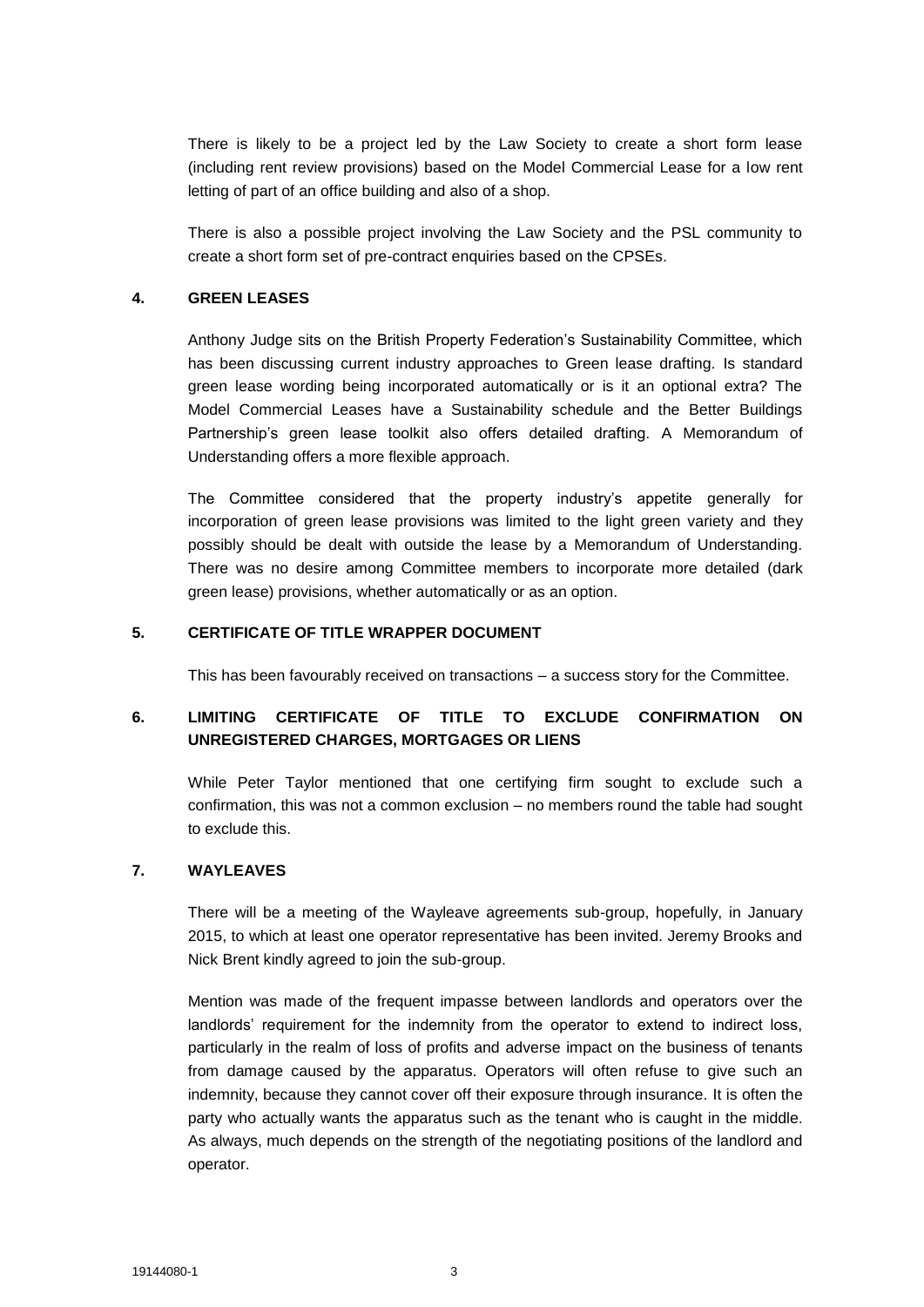Operators will sometimes want to enter into the wayleave with the landlord rather than individual tenants. Some landlords see a request for a wayleave as an opportunity to generate some funds.

There was also the issue about whether a wayleave or lease should be used to document the installation – much depends on the nature of the apparatus. The Wayleave agreements sub-group is likely to focus on producing documentation more frequently encountered in relation to equipment on City buildings and leases tend to be more often used.

### **8. CERTIFYING OF DOCUMENTS FOR LAND REGISTRY'S E-DRS**

For the purposes of certifying scanned documents for submission under the Land Registry's electronic submission system (e-DRS), a reminder that the certificate as a true copy has to be based on a wet ink signed original, not a virtually signed one. This was because of the requirements in the land registration legislation. This could cause problems if there is only a virtually signed and no wet ink document – this is unlikely to be the case with dispositions as opposed to contracts. It was agreed that the Law Commission should be asked to consider the issue of the Land Registry's requirement for wet ink signatures, as part of its forthcoming project on the Land Registration Act 2002.

It was suggested that Professor Elizabeth Cooke of the Law Commission be invited to a Committee meeting in early 2015.

## **9. REGISTRATION OF DEEDS OF RELEASE OF RIGHTS TO LIGHT AT THE LAND REGISTRY**

Correspondence with the Land Registry has revealed that they will make an entry in the property register of the title benefiting from a prescriptive right of light where that right has been released. The entry will state "A Deed dated xxxxx made between xxxxxxxxxxxxxxxxxxxx contains a release in respect of rights of light as therein mentioned. NOTE:-Copy filed." There does not appear to be scope to register against the burdened title. Perhaps another point for the Law Commission?

# **10. NEW EDITION OF LAW SOCIETY'S STANDARD COMMERCIAL CONDITIONS OF SALE**

Mention was made of a new 3rd edition of the Standard Commercial Property Sale Conditions and some of the key changes, which are subject to Oyez's sign-off. There is no agreed launch date as of yet.

### **11. CARRYING OUT OF COMPANIES COURT SEARCHES**

While some firms round the table carried out Companies Court searches on purchases and loans, it was not a universal practice. Some considered that the information revealed was important because of the potential impact on subsequent transactions.